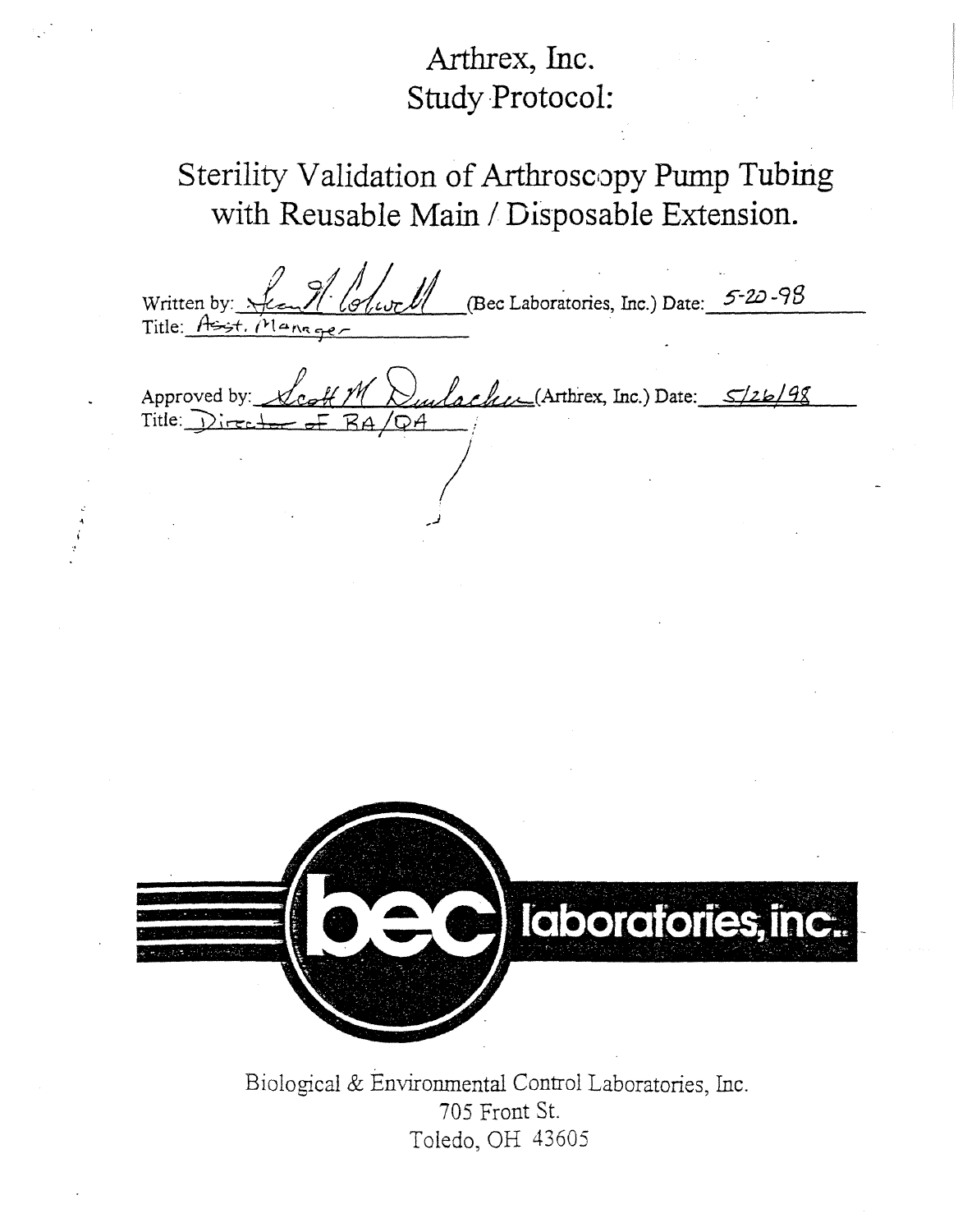#### 1.0 PURPOSE.

The purpose of this study is to determine the ability of the Arthrex, Inc. Arthroscopy Extension Tubing Set (part *H* AR-6220 - hereafter referred to as an Extension Set) check valve to prevent retrograde contamination of a single Pump Tubing Set (part *<sup>H</sup>* AR-62 <sup>10</sup> - hereafter referred to as a Main Set) after use of multiple Extension Sets or repeated use of a single Extension Set.

### 2.0 APPLICABLE DOCUMENTS

AAMI TIR No. 12 - 1994. Designing. Testing. and Labeling Reusable Medical Devices for Reprocessing in Health Care Facilities: A guide for Device Manufacturers. (applicability to the concentration of challenge suspension and other properties of reusable devices)

### 3.0 MATERIALS AND EQUIPMENT

- 3. <sup>1</sup> Test Organisms:
	- 3. 1. <sup>1</sup> *Bacillus subtilis* var *niger* at I <sup>33</sup> colony forming units (CEU's) per ml
	- 3. 1.2 *Bacillus subtilis* var *niger* at less than 100 CFU's per inoculum
- 3.2 Solutions and Media
	- 3.2.1 0.9% Sodium Chloride, USP, IL
	- 3.2.2 Phosphate buffer, sterile
	- 3.2.3 Tryptic Soy Broth (TSB), 30 ml, sterile
	- 3.2.4 Tryptic Soy Broth (TSB), 100 ml in screw cap closure, sterile
	- 3.2.5 Deionized H<sub>2</sub>O, sterile
	- 3.2.6 Tiyptic Soy Agar (TSA), 100 ml in screw cap closures, sterile
	- 3.2.7 Disinfectant Solution (theoretical 200 ppm hypochiorite solution)
- 3.3 Test Equipment
	- 3.3. <sup>1</sup> Incubator, *30~35o* C
	- $3.3.2$  Analytical Filter Unit, 0.45  $\mu$ m, sterile
	- 3.3.3 Filter Flask, 1000 ml
	- 3.3.4 Vacuum source
	- 3.3.5 Class 100 Laminar Air Flow Hood
	- 3.3.6 Forceps
	- 3.3.7 Micropipetter, 20 200 µl; Pipette Tips, sterile
	- 3.3.8 1 cc Syringe, sterile; 21 1/2 gauge needle, sterile
	- 3.3.9 Centriftige, refrigerated
	- <sup>3</sup> *3.10* Centrifoge tubes, 50 ml, sterile
	- 3.3.11 Peristaltic Pump (see Addendum I)
	- 3.3.12 Nitrogen compressed gas cylinder (reference Addendum I)
	- 3.3.13 Pressure regulator, accurate at 4.8 p.s.i. (reference Addendum I)
	- 3.3.14 Pressure Vessel (reference Addendum I)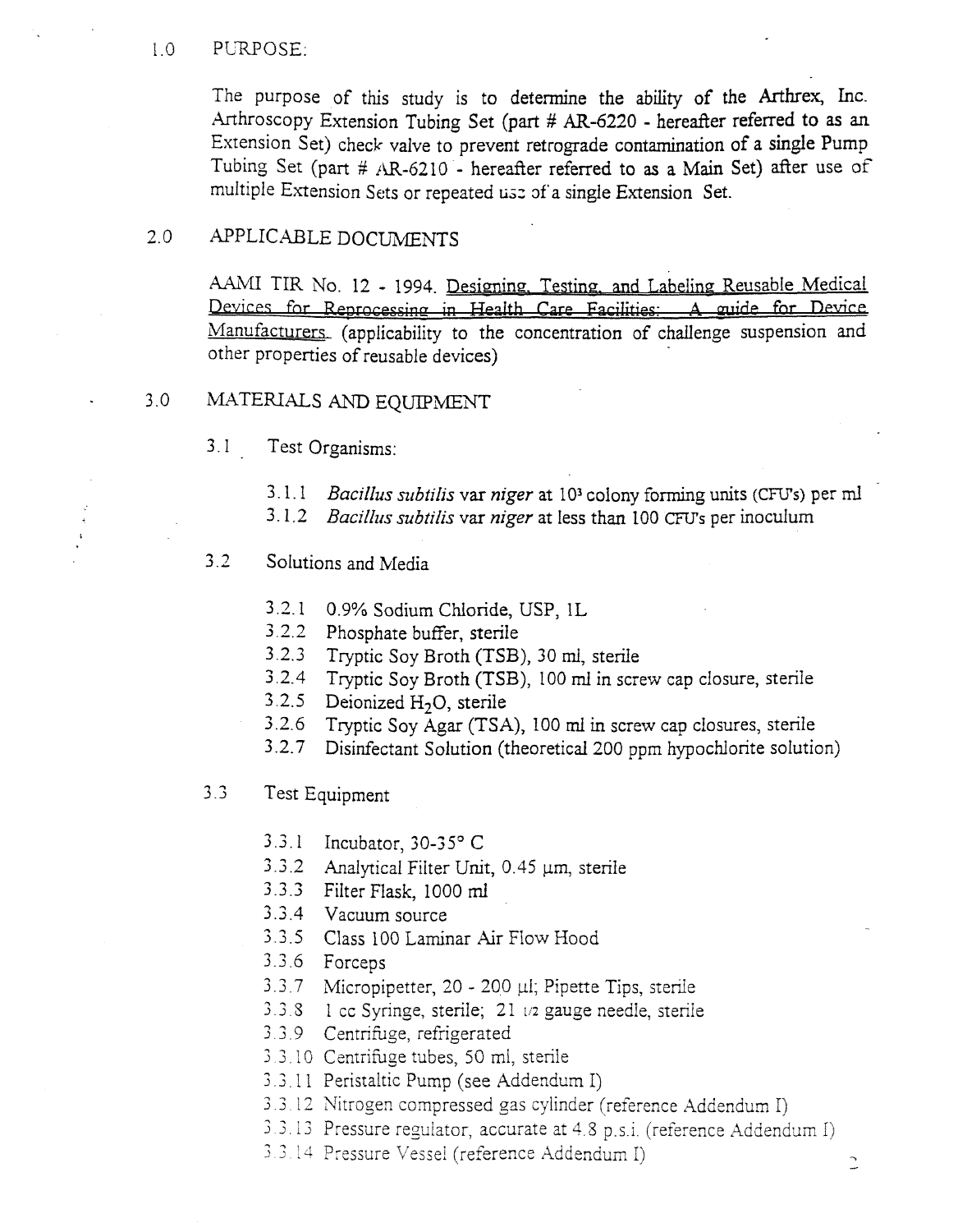### 4.0 PROCEDURES

- 4.1 Preparation of suspensions -
	- 4.1.1 Perform a population verification on a stock suspension of *B*. *subtilis* var *niger* by serially diluting the suspension in 9.0 ml sterile deionized water blarks. Plate to sterile petri dishes in duplicate 1.0 ml of each  $10^{-6}$  through  $10^{-9}$  dilutions and incorporate into molten and tempered TSA. Incubate plates inverted at 30-35 ° C for 48 hours.
	- 4.1.2 Remove plates from incubation and enumerate. Prepare the challenge suspension by adjust the population to  $10^{3}$  CFU's per ml to a volume of <sup>1</sup> liter using the following formula:

 $C1V1 = C2V2$  where:  $C1=$  concentration of the stock suspension V1= volume of stock to be added to working suspension C2= concentration of the working suspension  $(10^3 \text{ CFU's/ml})$  $V2$ = volume of working suspension (1 liter)

Verify population of the challenge suspension as outlined in 4.1.1. and transfere the challenge suspension to the pressure vessel.

- 4.1.3 Using the stock suspension in 4.1.1, adjust the population to less than 100 CFU's per 0.1 ml. This suspension is for the bacteriostasis / fungistasis test. Verify population as outlined in section 4.4.3.
- 4.2 Challenge of the Main Set with single and multiple Extension Sets.
	- 4.2.1 Disinfect the interior surfaces of a Class 100 laminar air flow hood with an appropriate concentration of disinfectant solution.
	- 4.2.2 Disinfect the exterior of the pump, Main Set packaging, Extension Set package, pressure vessel containing challenge suspension, two sterile 1 liter receiving jars, 14 sterile small jars, and the 0.9% sodium chloride solution bags. Place each unit into the laminar flow hood immediately after disinfection (don sterile gloves for all testing performed in this protocol and change gloves between each Extension Set test).
	- 4.2.3 Aseptically open and connect the Main Set to the peristaltic pump and prime with the sterile 0.9% sodium chloride. Allow a small portion of the saline to flow into the sterile I liter receiving jar.
	- 4.2.4 Aseptically open and attach an Extension Set to the Main set
	- *4.2.5* Turn paristaltic pump on to allow saline to flow through the Extension Set into the sterile receptacle and turn off pump. Once the Extension Set is primed, transfer the distal end to the pressure vessel containing the *B. subtilis* var *niger* solution and immerse in the challenge solution (reference Addendum I).

 $\tilde{\beta}$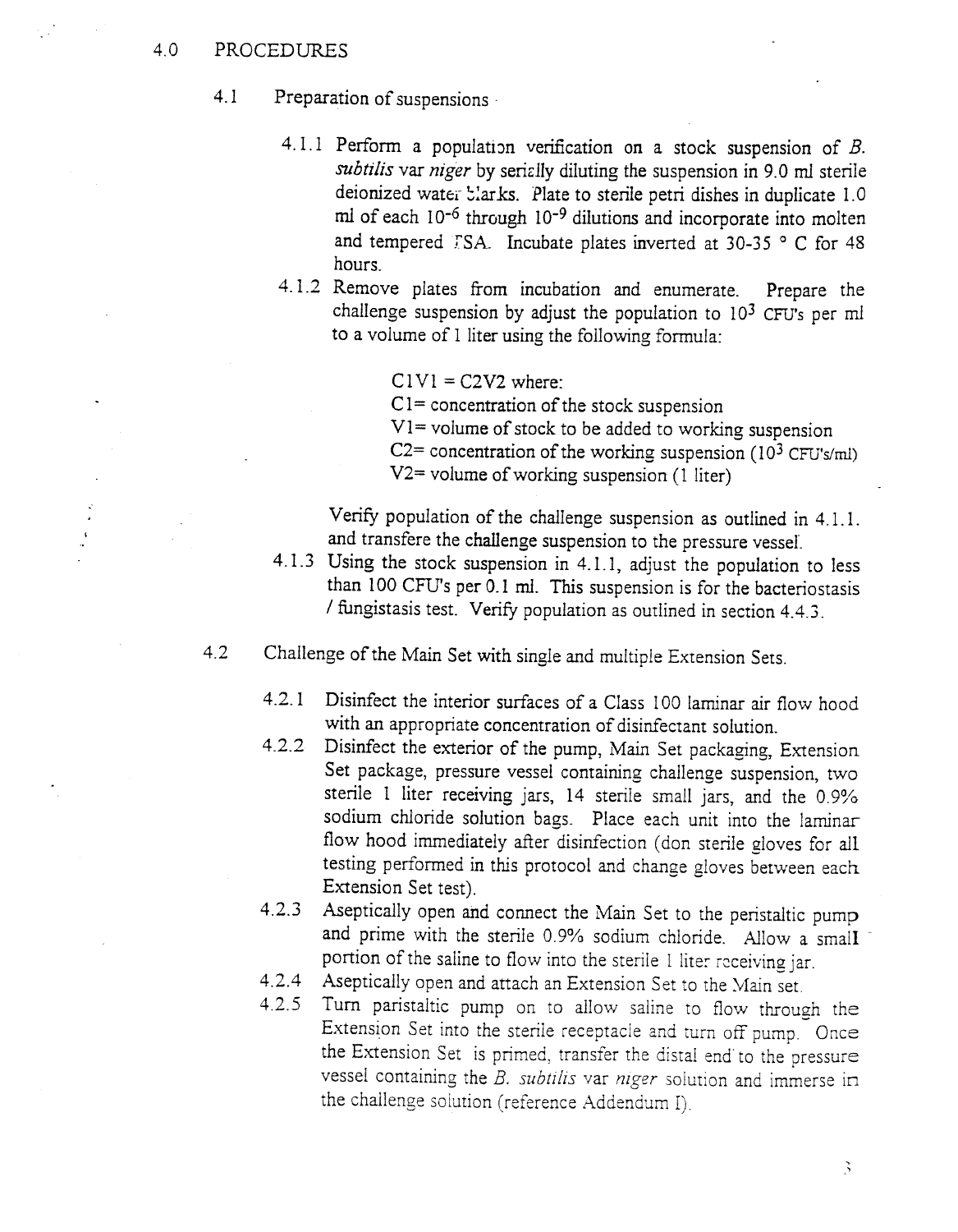- 4.2.6 Using a pressure regulator attached to a cylinder of compressed nitrogen, apply approximately 250 mm Hg (4.8 p.s.i.) pressure to the pressure vessel for ten minutes (reference Addendum I).
- 4.2.7 Relieve the pressure and remove the Extension Set from the sealed pressure vessel. Disconnect the Exte:ision Set from the Main Set and transfer the distal end of the Main Set to a sterile receiving jar (small jar) that is opened and presented by a second technician using aseptic process. Turn the paristaltic pump on and allow approximately 100 ml of saline to flow through the end of the Main Set into the sterile receptacle. The second technician closes the receptacle and labels as ETS #1 (Extension Tubing Set #1).
- 4.2.8 Repeat steps 4.2.4 through 4.2.7 until five different Extension Sets have been challenged and the effluents collected. The collected effluents from samples 2 through 5 should be labeled as ETS #2 -ETS *ff5.*
- 4.2.9 Aseptically replace the Main Set with a new sterile unit. Follow steps 4.2.4 through 4.2.7 a total of five times using the same Extension Set for each challenge. The effluents from each of these tests should be clearly labeled as ETS #6A - ETS #6E.
- 4.3 Sterility Testing of the Main Set Effluent
	- 4.3. <sup>1</sup> Transfer all effluent from step 4.2.7 to the Sterility Testing Suite and test per BEG Standard Operating Procedure MST-26 (current revision): Procedure for USP Sterility Test - Membrane Filtration-(reference attachment). Procedure for inoculated products as detailed in SOP MDT-26 (current revision) section 4.2.5 should be followed for the purposes of this validation. The TSB containing nowed for the purposes of this validation. The TSB containing<br>the filters should be incubated at 30 -35 °C instead of the 20 -25 °C  $\sim$  meas should be includated at 50 -55 °C instead of the 20 -25 °C.
- 4.4 Bacteriostasis / Fungistasis Testing
	- 4.4.1 Perform Steps 4.2.1 through *4.2.5;* Do not transfer distal end of  $\epsilon$ -rion Steps 4.2.1 through 4.2.5, Do no Extension Set to the challenge suspension.<br>4.4.2 Using a sterile syringe and needle, aseptic
	- Using a sterile syringe and needle, aseptically inject 0.1 ml of the less than 100 cfu / 0.1 ml suspension into the Main Set approximately 5 cm from the Extension Set junction (reference Addendum II)  $\frac{4.3}{4.3}$  Transfer the distal end of the pressure vessels of the pressure vessels of the pressure vessels of the pressure vessels of the pressure vessels of the pressure vessels of the pressure vessels of the pressure
	- ansier the distal end of the Extension Set to the pressure vessel containing the challenge suspension and continue to process the inoculated Main Set as per  $4.2.6$  through  $4.2.7$  Perform the sterility test as outlined in BEC SOP MDT-26 (current revision).<br>4.4.4 Repeat 4.4.1 through 4.4.3 using new Main and Extension Sets.
	-

 $\downarrow$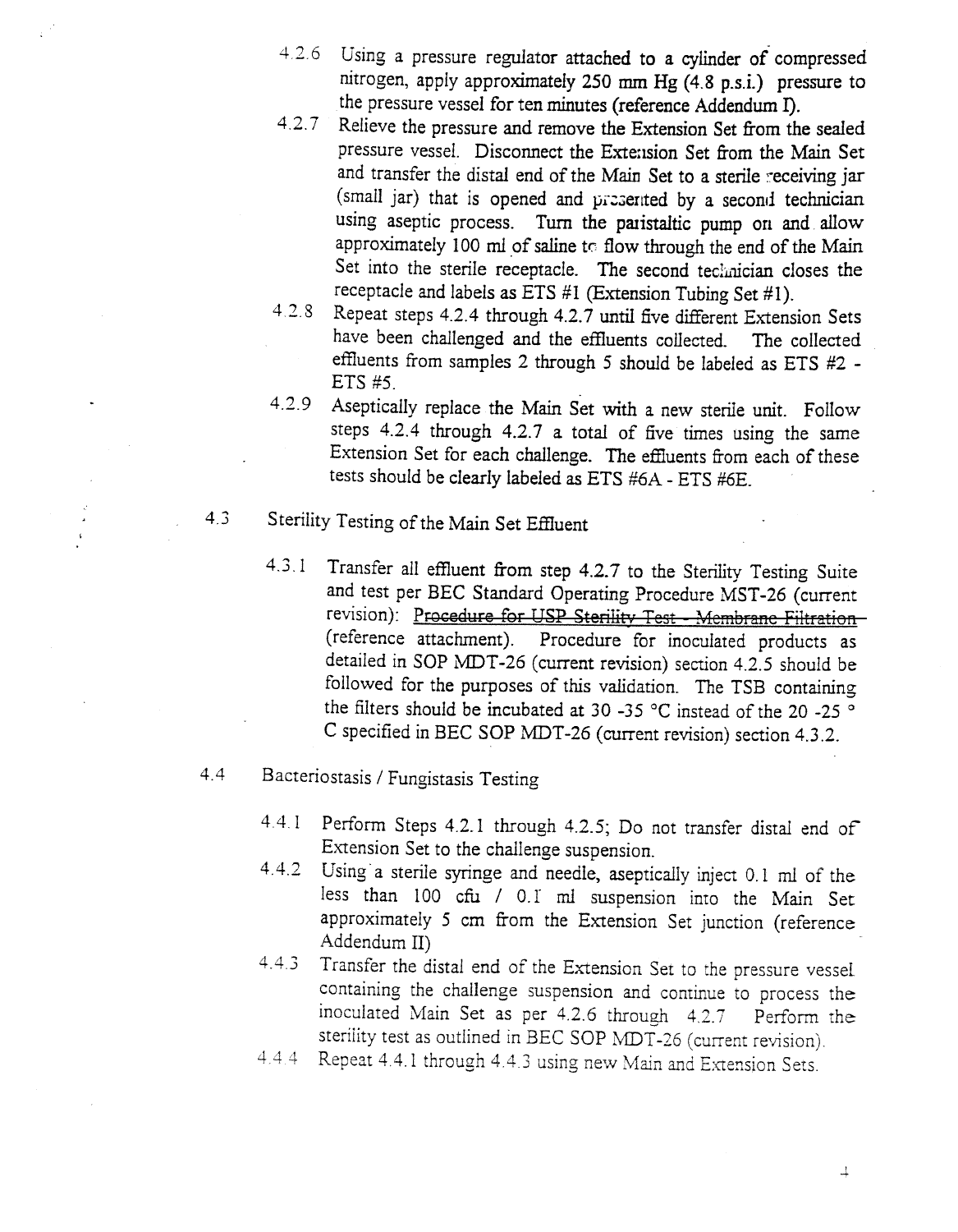- 4.4.5 Using the same syringe and needle from 4.4.2, transfer duplicate 0.1 ml aliquots to separate sterile petri dishes and incorporate with 20 - 25 ml molten and tempered TSA. Allow plates to harden and. incubate inverted at 30 - **350** C for 48 hours. This is the inoculum. verification
- 4.4.6 Inoculate duplicate 100 ml SCD in the same manner as outlined in 4.4.2 as a control for the growth conditions. Incubate controls at  $30 - 35$  °C for seven days or until positive.
- 4.4.7 Results of the Bacter stasis / Fungistasis Test should be interpreted as outlined in BEG SOP MST-14 (reference attached). All media for Bacteriostasis / Fungistasis testing should be incubated as specified in 4.3.1 of this protocol. Inoculum Verification should be less than 100 CFU's per dose.

### 4.5 Positive Control

- 4.5.1 Perform steps 4.2.3 through 4.2.6 in duplicate using separate Main Set and Extension Sets for each challenge. Removing the extension Set and place the end of the Main Set directly into the challenge suspension and immerse for 30 seconds.
- 4.5.2 Continue testing as per steps 4.2.7. Label the receptacle containers for the two samples tested in 4.5.1 as 'positive controls' and process as specified in 4.3.1.

### 5.0 REPORTING

 $\begin{array}{c} \varepsilon \\ \varepsilon \\ \varepsilon \\ \varepsilon \\ \varepsilon \end{array}$ 

The final report of this protocol will be issued by BEC Laboratories, Inc. The report will include a final copy of the protocol as well as all sterility and bacteriostasis / fungistasis test results and any deviations from this initial protocol.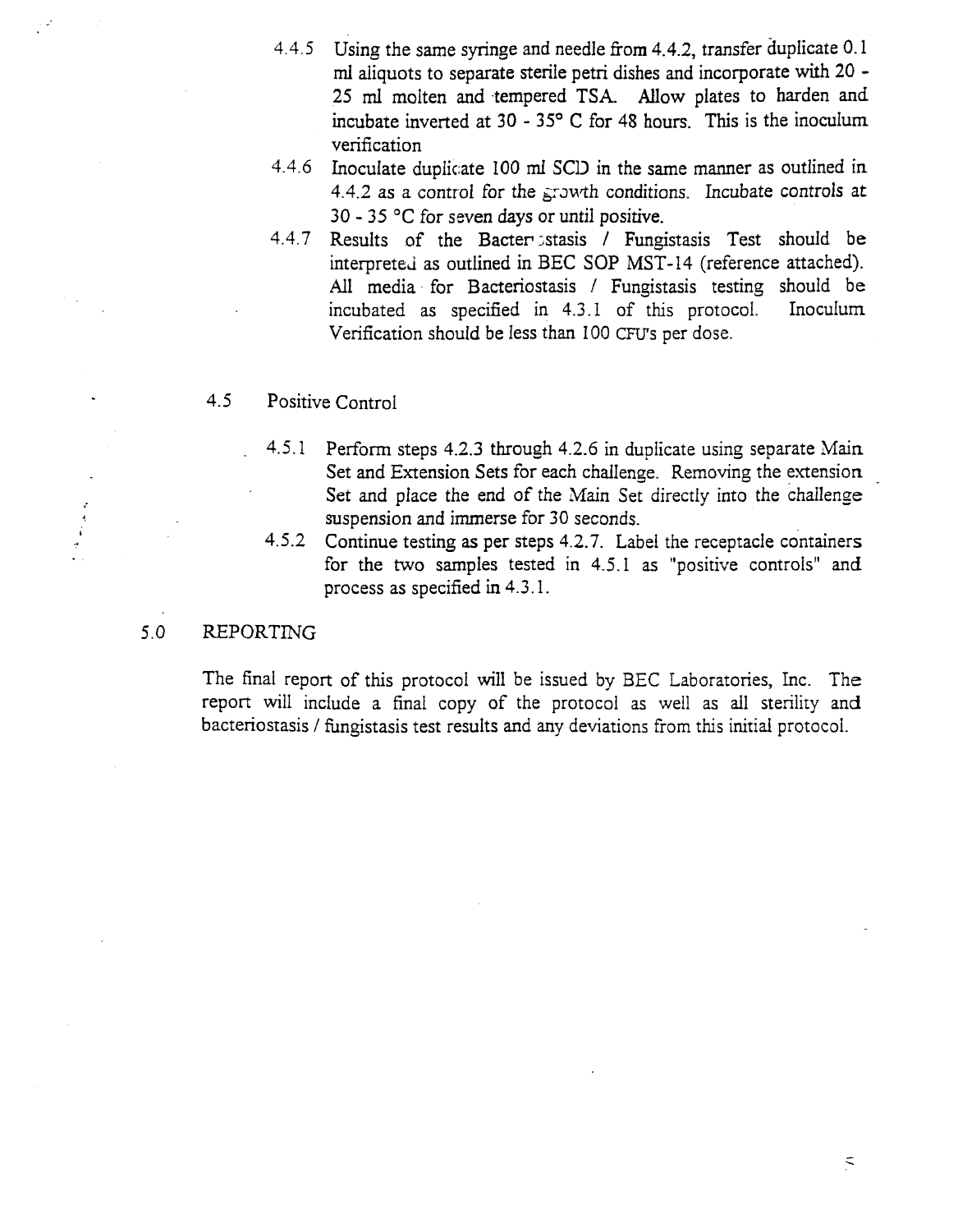| Naples, FL 34104<br>ATTN: Scott Durlacher |                                                                                                                                                     |                                                                                      |                                                      |
|-------------------------------------------|-----------------------------------------------------------------------------------------------------------------------------------------------------|--------------------------------------------------------------------------------------|------------------------------------------------------|
|                                           |                                                                                                                                                     | 705 FRONT STREET . TOLEDO, OHIO 43605<br>PHONE: (419) 693-5307 · FAX: (419) 691-0418 | lab no.<br>98T05055<br>p.c no.<br>10935              |
| <b>SAMPLE</b>                             | DESCRIPTION: Arthroscopy Pump Tubing - Sterility Validation of Resuable<br>Main/Disposable Extension                                                |                                                                                      | $r \rightarrow r$ : 0                                |
|                                           |                                                                                                                                                     |                                                                                      | <b>TEST DATE: 05/22/98</b><br>RELEASE DATE: 05/29/98 |
| ANALYSIS:                                 | Sterility Test                                                                                                                                      |                                                                                      |                                                      |
| PROCEDURE:                                | For complete procedure reference the Study Protocol and Product Test Procedur<br>MST-26 Standard Operating Procedures for B.E.C. Laboratories, Inc. |                                                                                      |                                                      |
| <b>RESULTS:</b>                           |                                                                                                                                                     | # Positive                                                                           | # Negative                                           |
|                                           | 10<br>filters tested in 100 ml of SCD                                                                                                               | $\Omega$                                                                             | 10                                                   |
| CONTROL:                                  |                                                                                                                                                     |                                                                                      |                                                      |
|                                           | $\overline{2}$<br>filters tested in 100 ml of SCD                                                                                                   | 2                                                                                    | 0                                                    |

CONCLUSION: Samples as submitted found to be STERILE when tested in accordance with the referenced Product Test Procedure and Guidelines from current USP..

 $\sim 10^{-11}$ 

 $\mathcal{A}$ 

| i teap:<br>viel compteredi.<br><b>Contract Contract Contract</b><br>$-$<br>المواضيات<br>$-$<br>$  +$ $/$<br>میا ب | $\sim$<br>سا است | approved by:<br>$\sim$ |  |  |
|-------------------------------------------------------------------------------------------------------------------|------------------|------------------------|--|--|

 $\mathcal{L}^{\mathcal{L}}$  and  $\mathcal{L}^{\mathcal{L}}$  are  $\mathcal{L}^{\mathcal{L}}$  . The set of the set of  $\mathcal{L}^{\mathcal{L}}$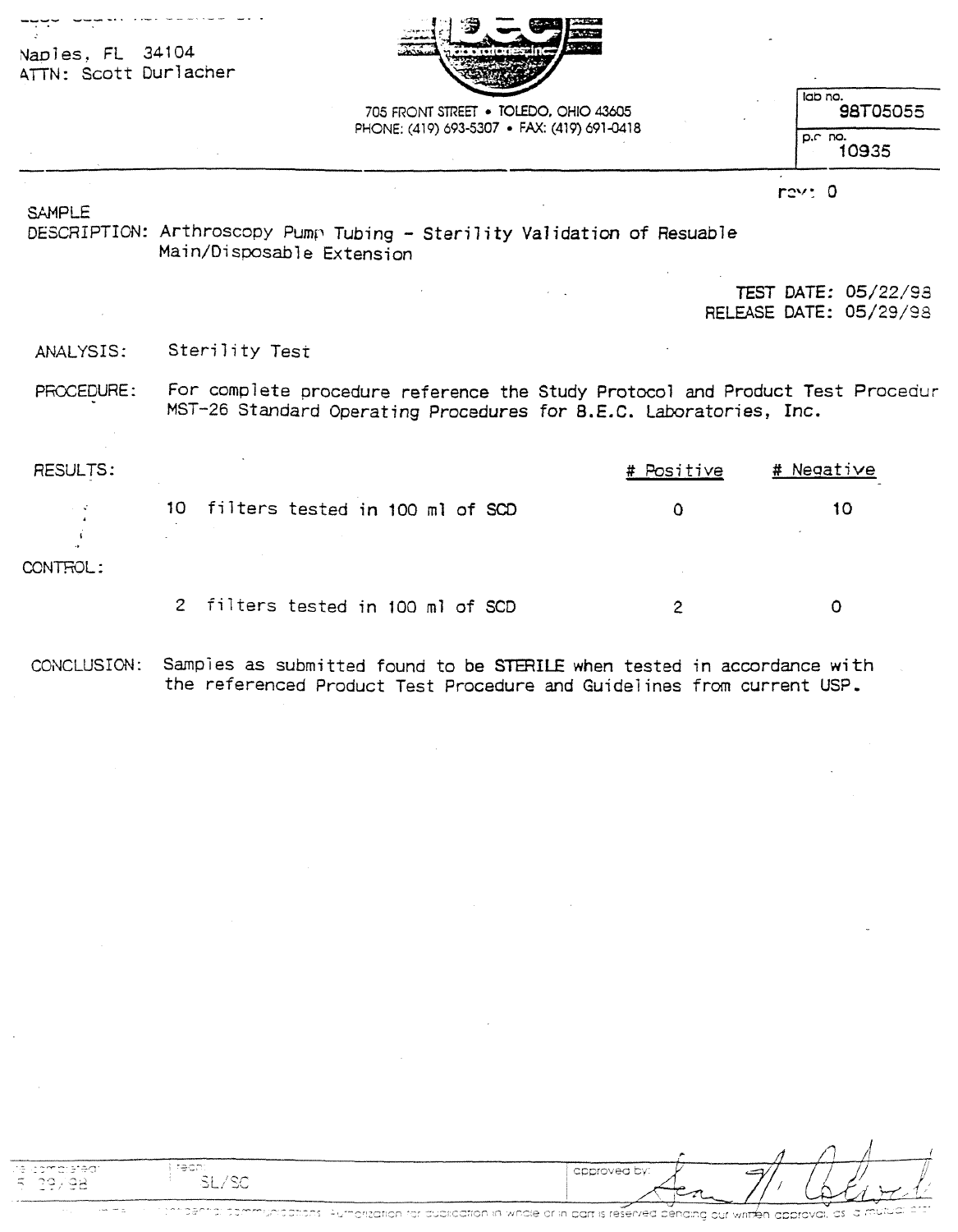2885 SOUTH MUISESHOW UT.

\Iaples, FL 34104 ~TTh: Scott Durlacher



**705 FRONT STREET** • **TOLEDO. OHIO 43605 PHONE: (419) 693~53O7** • **FAX: (419) 691-0418** **Iob** no. 98T0505**6** p.o. no. 10935

#### rev: 0

#### SAMPLE

DESCRIPTION: Arthroscooy Pump Tubing — Sterility Validation of Resuab1e Main/Disposable Extension

- ANALYSIS: Preparation of the Challenge Suspension - Bacillus subtilis var niger  $@ 1 \times 10^{3}$  CFU's/ml
- PROCEDURE: The challenge suspension of Bacillus subtilis var niger was prepared as outlined in the Sterility Validation of Arthroscopy Pump Tubing with Reusable Main/Disposable Extension study protocol section 4.1-Preparation of Suspension: The population of the challenge suspension was verified at 1.4 x 10<sup>3</sup> CFU's/ml or the day of the challenge.

|                |               | COMMERCIAL COMMERCIAL CONTRACTOR |                  |
|----------------|---------------|----------------------------------|------------------|
| ite completed: | tech:         | - GODIOVEG UY                    |                  |
|                | $\sim$ $\sim$ | ∽                                | ،،               |
| $\overline{ }$ |               |                                  |                  |
|                | ت             | . .                              | <b>Late</b><br>. |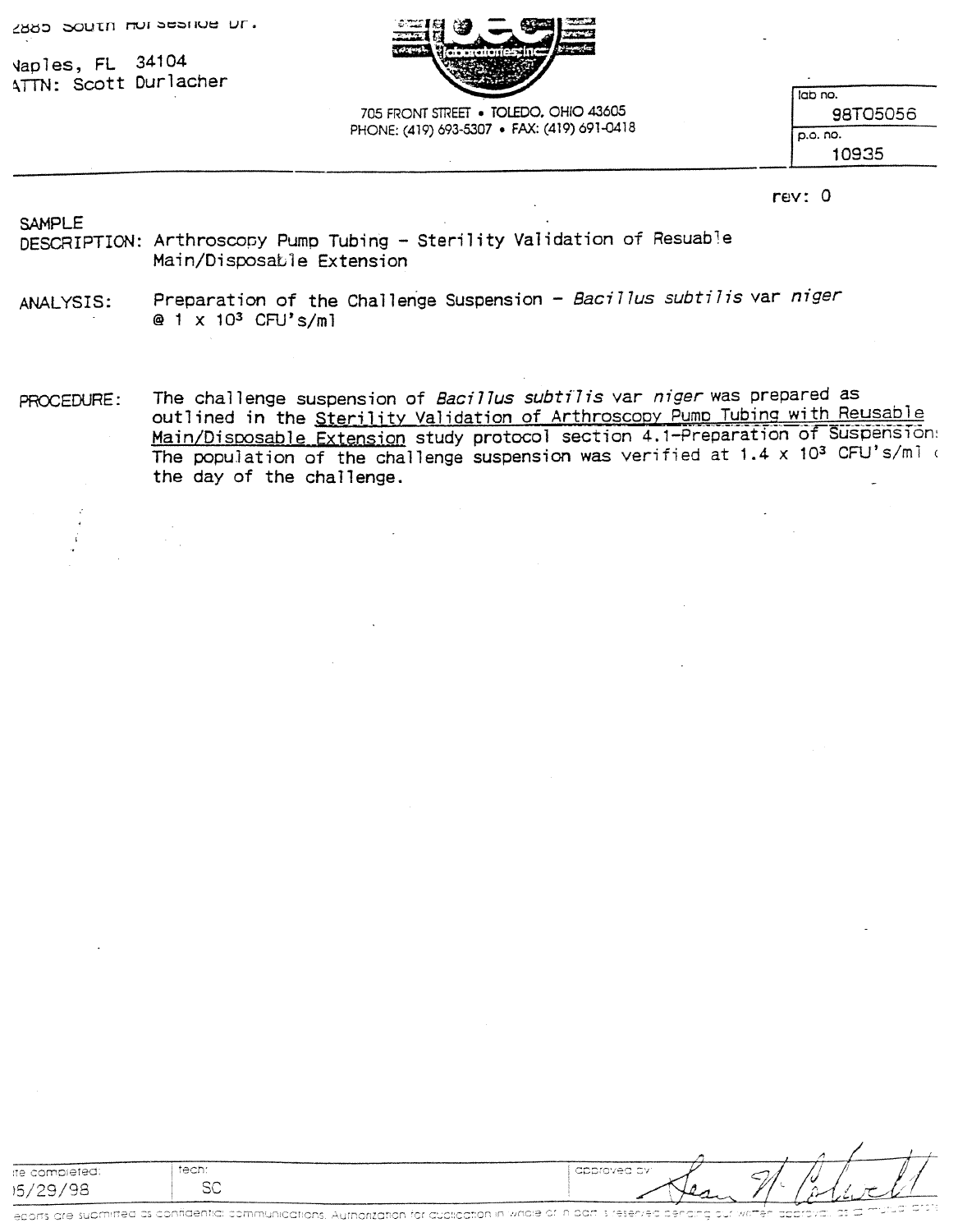| Naples, FL 34104<br>ATTN: Scott Durlacher | ややす<br>بالرواض والمعوية فتوحد المتاحا                                                                                  |                       |  |
|-------------------------------------------|------------------------------------------------------------------------------------------------------------------------|-----------------------|--|
|                                           | 705 FRONT STREET . TOLEDO, OHIO 43605                                                                                  | i lab no.<br>98T05061 |  |
|                                           | PHONE: (419) 693-5307 · FAX: (419) 691-0418                                                                            | $ $ p.o. no.<br>10935 |  |
|                                           |                                                                                                                        | rev: 0                |  |
| <b>SAMPLE</b>                             | DESCRIPTION: Arthroscopy Pump Tubing - Sterility Validation of Resuable<br>Main/Disposable Extension<br>$\sim 10^{-1}$ |                       |  |

 $\mathcal{L}^{\text{max}}$  and  $\mathcal{L}^{\text{max}}$ 

**ANALYSIS: Bacteriostasi s/Fungi stasis**

**PROCEDURE: For complete procedure reference the study protocoT and MST—14 Procedure for Bacteriostasis and Fungistasis Testing for B.E.C. Laboratories, Inc. Product sampl es were prepared as described in Study Protocol.**

| RESULTS: |                       | Medium:                       | SCD Lot # 040198         |                                               |
|----------|-----------------------|-------------------------------|--------------------------|-----------------------------------------------|
|          | Organism              | Mean Inoculum<br><u>Count</u> | Duplicate<br>100 ml/Test | Duplicate<br>100 ml/Control                   |
|          | B. subtilis var niger | 63.5                          |                          | $+$ @ 4 days + @ 4 days + @ 4 days + @ 4 days |

**No bacteriostatic or fungistatic properties were associated with this product OONGLUSION: tested in 100 ml of SOD.**

Hi reports are submitted as contidential communications. Authorization for duplication in whole of in part is reserved pending our written approval, as a mutual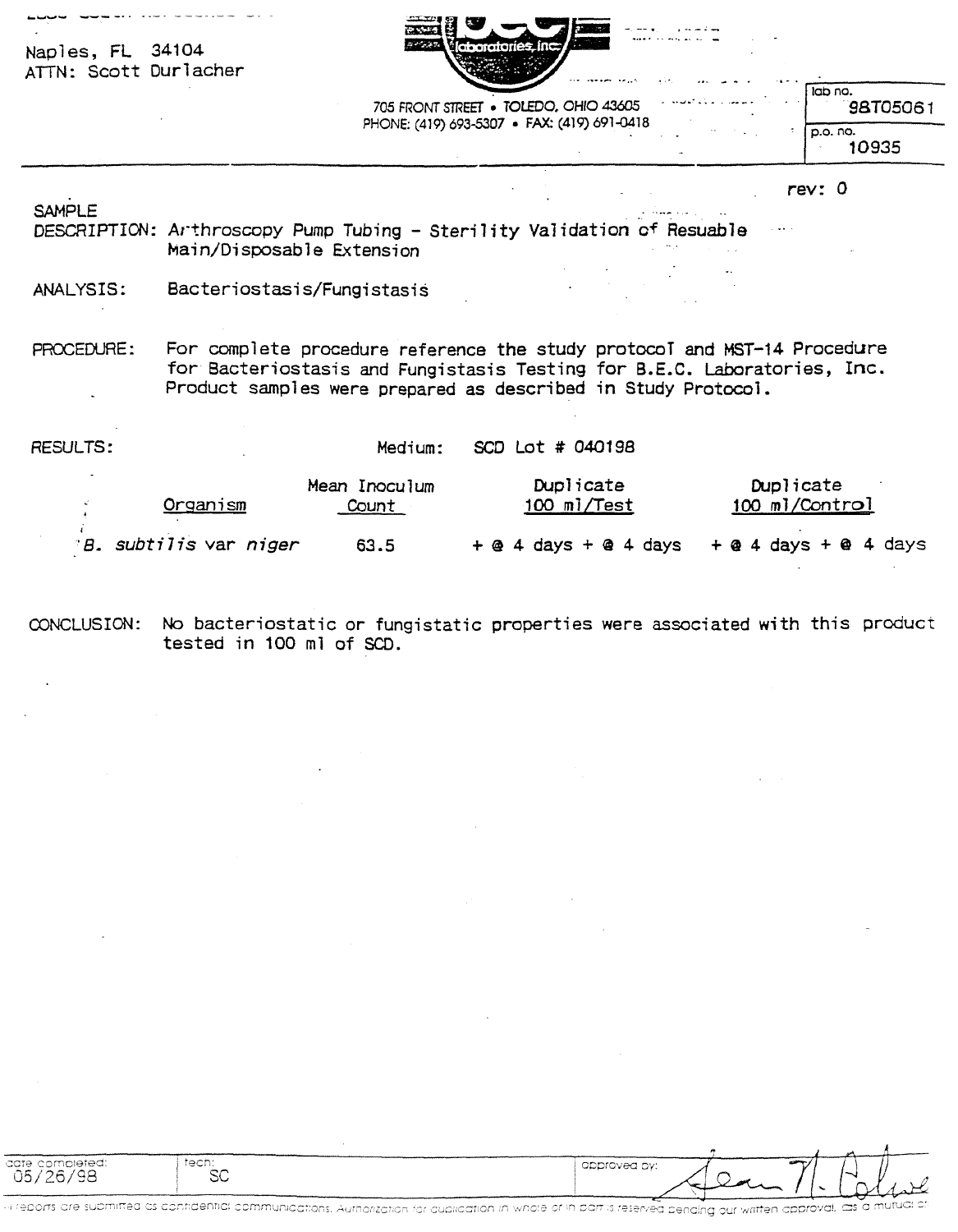

 $\ddot{\circ}$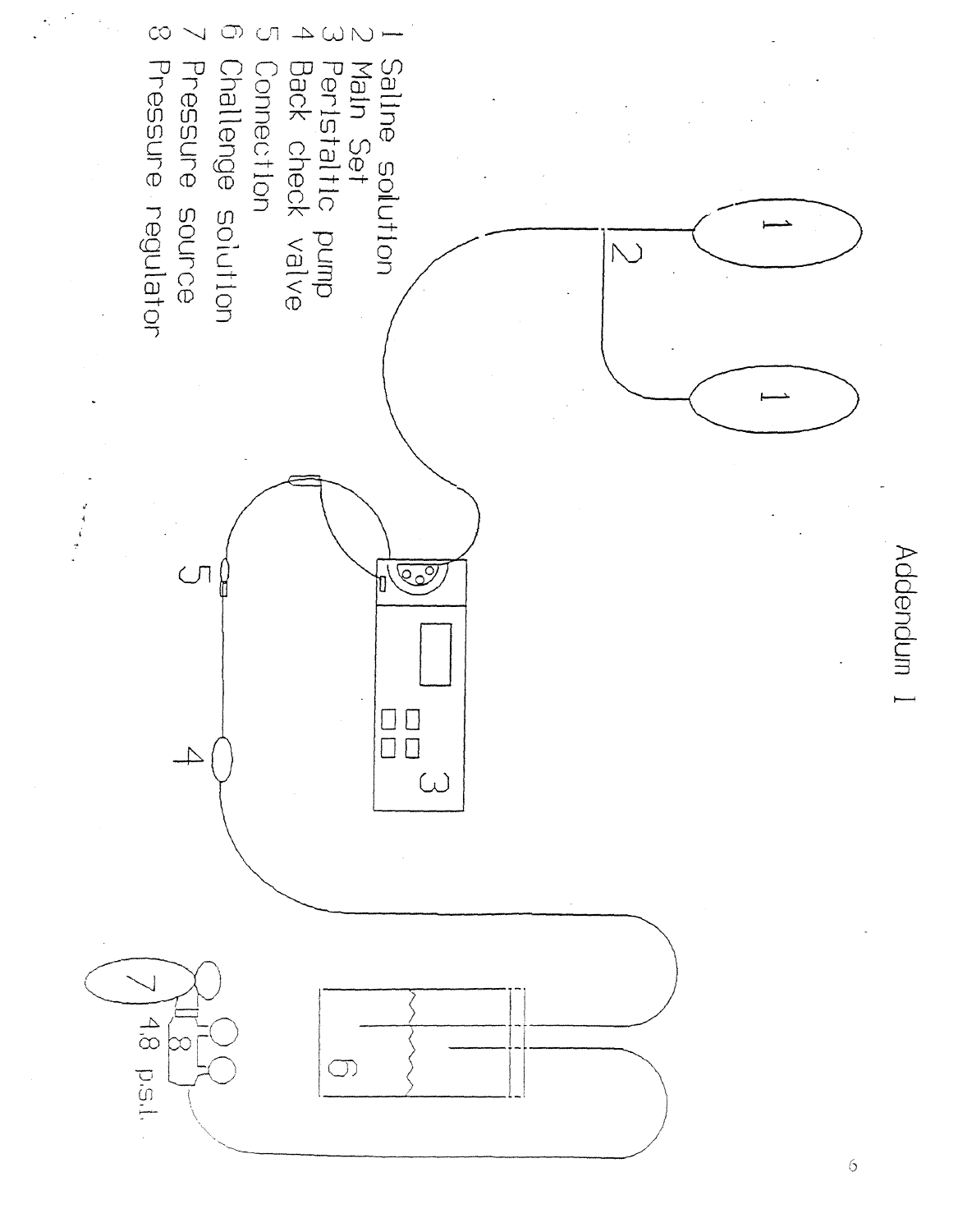# **AR-6220 EXTENSION TUBING**

## **PREPARATiON FOR USE**

- **1. The AR-6220 Extension Tubing is** to be used in conjunction with **the Arthrex Main Pump Tubing. The Extension** Tubing **Set** is **to be replaced at each subsequent arthroscopic procedure.**
- **2. Prepare the arthroscope or the cannula for use with the tubing set.**
- **3. Using sterile technique, carefully remove the tubing set from the package and pass it onto the sterile field.**
- **4. Connect the Extension Tubing Set to the Pump Tubing Set at the luer fittings.**
- **5. Release the tube clamp from the pump tubing and bleed the entire tubing system to eliminate any air pockets or bubbles** in **the tubing.**
- **6. Connect the patient end of the tubing set to the arthroscope or cannula to begin irrigation of the joint.**

### **STERILIZATION:**

**The tubing set is a single use item and is shipped sterile. Do not resterilize or reuse.**

## **STORAGE**

**Store** in a cool dry place.

### **CAUTION**

**Federal law (USA) restricts this device to sale by or on the order of a physician.**



2885 S. Horseshoe Drive, Naples, FL 34104 1- (800) 934-4404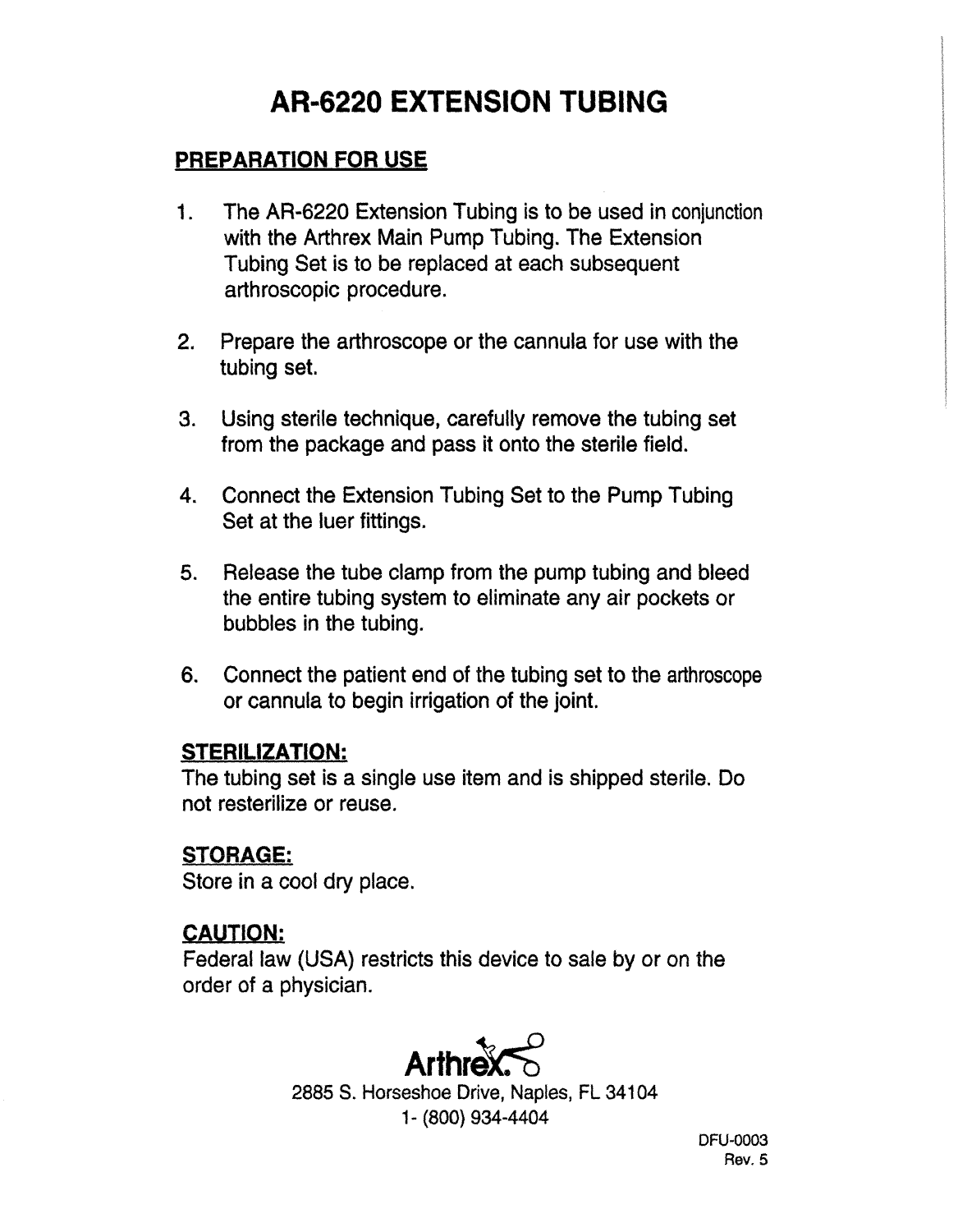### **PREPARATION FOR USE**

- **1. The AR-6220 Extension Tubing is to** be used in conjunction **with the Arthrex** Main Pump Tubing. The Extension Tubing Set is to be replaced at each subsequent **arthroscopic procedure.**
- 2. **Prepare the arthroscope or the cannula for use with the tubing set.**
- **3. Using sterile technique, carefully remove the tubing set from the package and pass it onto the sterile field.**
- **4. Connect the Extension Tubing Set to the Pump Tubing Set at the luer fittings.**
- **5. Release the tube clamp from the pump tubing and bleed the entire tubing system to eliminate any air pockets or bubbles in the tubing.**
- **6. Connect the patient end of the tubing set to the arthroscope or cannula to begin irrigation of the joint.**

### **STERILiZATiON**

**The tubing set is a single use item and** is shipped sterile. Do **not resterilize or reuse.**

## **STORAGE**

**Store in a cool dry place.**

### **CAUTION**

**Federal law (USA) restricts this device to sale by or on the order of a physician.**



**2885 S.** Horseshoe Drive, Naples, FL 34104 1- (800) 934-4404